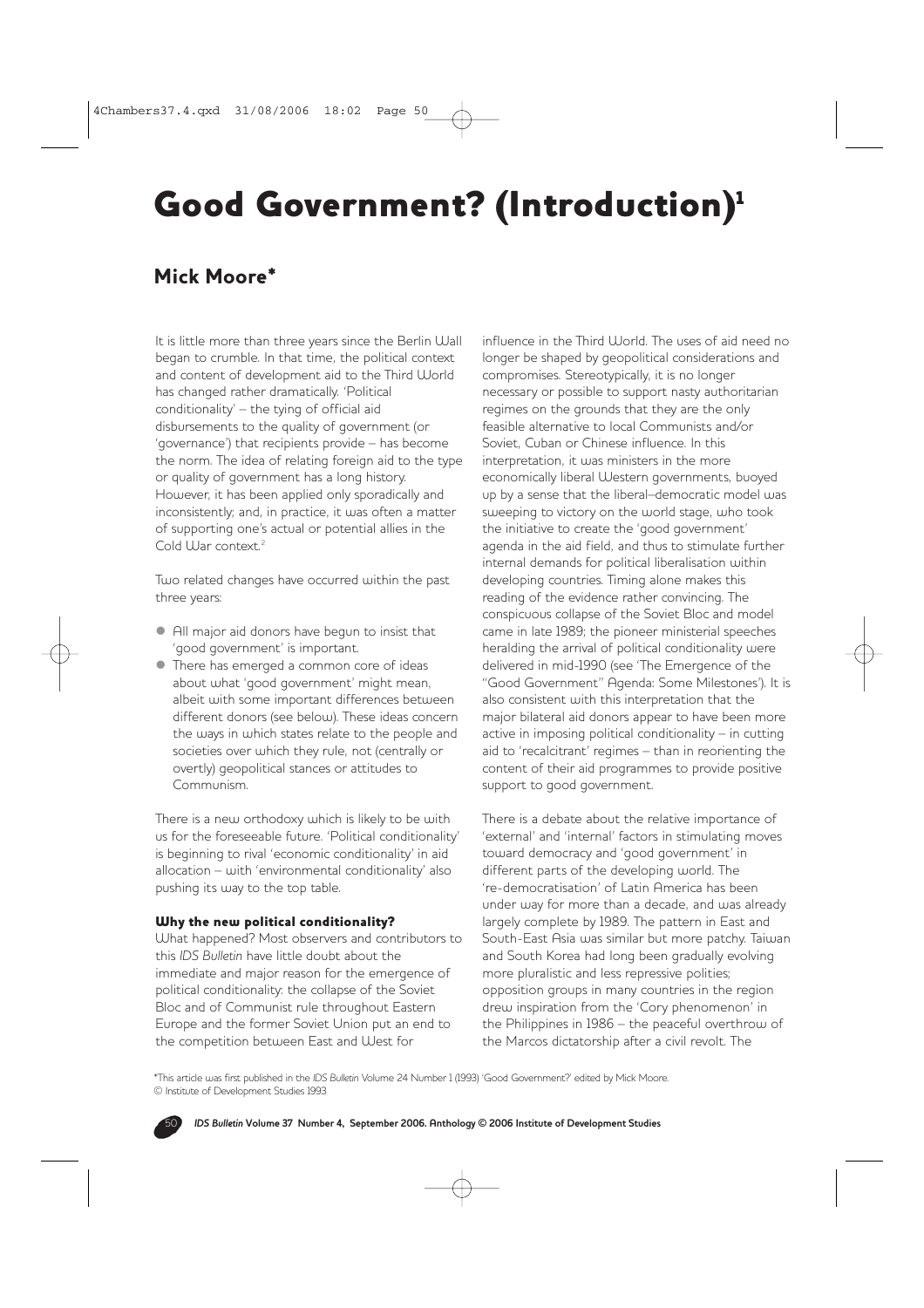'demonstration effects' of these processes are complex. We know that the collapse of the Soviet Bloc had a major influence in sub-Saharan Africa, and helped to bring about the current wave of actual and promised democratisation. But there is in general plenty of scope to differ about exactly what caused what. In this *IDS Bulletin*, Denis Osborne insists on the depth of disillusion with the 'anciens regimes' in developing countries and the strength of internal demands for good government. By contrast, Carol Lancaster suggests that even one of the pioneer moves in the current democratisation of sub-Saharan Africa, the convening of a 'national conference' in Benin in 1989, was triggered by the World Bank's refusal to come to the economic rescue of a bankrupt government until it could show that it had popular consent for its economic policy.

The world is on a 'democracy wave' and particular Western governments and international organisations at times play important roles in driving the wave onward. General discussions about the relative importance of 'external' and 'internal' factors in stimulating democratisation may not prove very enlightening. The causes are complex, and the 'external–internal' distinction may be difficult to make in practice. To obtain a better sense of the future, it is more fruitful to look at the other reasons given by Carol Lancaster for the emergence of the good government agenda in Washington. She provides two. One is that, for a range of reasons, including the end of its Cold War rationale, foreign aid is losing its domestic political constituency in the USA. Notions of good government, including democracy and civil rights, do however strike a positive chord with parts of the American electorate. The good government agenda thus reflects in part an attempt to recreate a domestic political base for foreign aid. Lancaster's second reason is very different, and indeed reflects the fact that there are, among the aid donors, (at least) two different good government agendas sharing the same umbrella.

The first agenda – which I will label the 'liberal democratic agenda' – is the one discussed above. It has four defining features:

• it largely originates from and has been articulated by leading Western politicians, often those who have little record of concern with development issues;

- $\bullet$  it has become entrenched in the formal policies of the main Western bilateral aid donors;<sup>3</sup>
- $\bullet$  the content is broad and sweeping: the assertion that economic growth, competitive (multi-party) democracy, the market economy, respect for human rights, reduced levels of military expenditure and, in some cases, socioeconomic equity, are interrelated and mutually selfsustaining; and
- $\bullet$  there is a willingness to impose political conditionality in its starker form: no democracy or civil rights, then no aid.

The second agenda – the 'process of government' agenda – has essentially been constructed by the World Bank. The latest and most formal statement is the Bank's *Governance and Development* (1992). The Bank was in the 'good government' business first; the pioneer document is in its *Sub-Saharan Africa: From Crisis to Sustainable Growth* (November 1989). As Carol Lancaster explains, the Bank's concern with this subject arises in part from an imperative need to explain why the policies of structural adjustment and economic liberalisation which it had long been urging on African governments did not seem to work even when adopted. Something else was wrong. The tentative answer was that the required administrative and governmental framework was not in place. In a wide variety of ways – corruption, secrecy in policymaking, lack of accountability, disregard of the law, lack of benign concern for the private sector, political exploitation of the public sector – African governments were making it very difficult for the correct economic policies to work as they should.

The focus on 'governance' was the World Bank's answer to this dilemma. It avoided making explicit, but never entirely hid, the fact that its prime concern was with sub-Saharan Africa. The Bank's agenda had 'bureaucratic' rather than 'political' origins. Its staff have undertaken a great deal of research on governance issues. The Bank avoids the kind of broad assertions about the correlates of 'good government' made by the bilateral donors (see above). Its overt focus is not on type of regime (e.g. whether democratic, authoritarian, etc.), but on more pragmatic-sounding issues about the process of government – accountability, the nature of the policymaking process, information, the role of law, etc. (See my contribution to this *IDS Bulletin*.)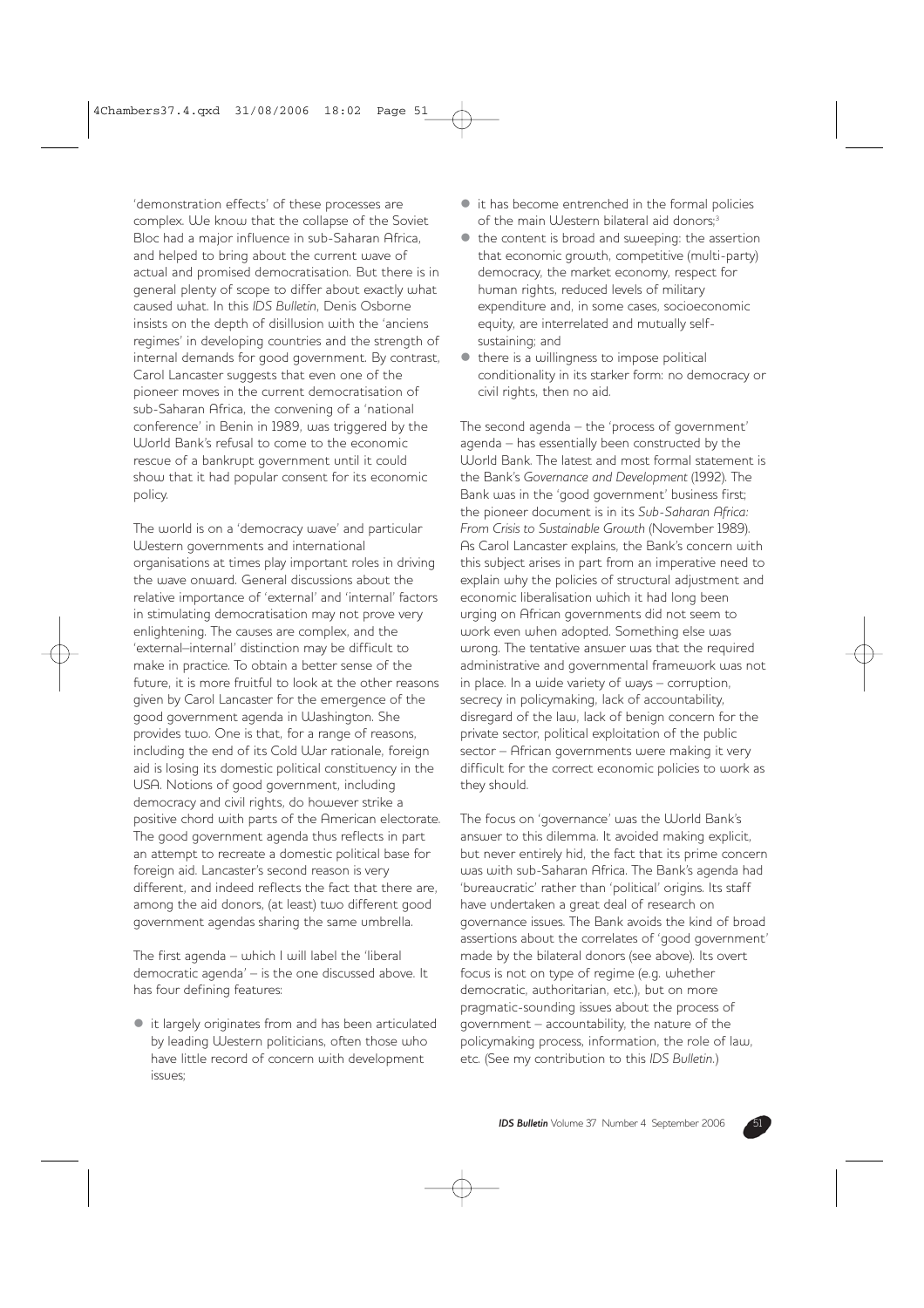These two different agendas are not contradictory. Lancaster suggests, for example, that the World Bank's emphasis on information and open policymaking in practice leads it very close to endorsing multi-party democracy and civil liberties. Further, there are signs of merger between the two: terms which the World Bank initially identified as key dimensions of good government – accountability, information, transparency, rule of law – now appear routinely in statements from bilateral donors. The point is that there are different actors with different interests using the same terms. If there is an element of First World conspiracy against the Third World in emergence of the good government agenda, then it is not simple conspiracy.

#### Do we have a complete explanation?

Suppose we accept the propositions above that (a) the 'liberal democratic' variant of the good government agenda stems essentially from the demise of global Soviet–Western competition; and (b) the 'process of government' agenda represents mainly an attempt by the World Bank to redefine the problems it faces when its own economic doctrine is actually tested on countries in sub-Saharan Africa and found wanting. Have we reached the heart of the issue? Are these the essential  $mechanisms$  at  $work2$ 

Some sceptics suggest that there is a third political motivation: the search for respectable arguments to justify further and further cuts in Third World aid. If countries can be labelled as 'badly governed', then it becomes very difficult to find grounds to oppose such cuts. John-Jean Barya however argues that there are deeper and more material forces and interests at work. He views political conditionality as another ideological device to reinforce the hegemony in Africa of the industrial nations and the aid agencies – and ultimately the interests of global finance capital. The particular way in which he makes this argument raises many questions. Critics will perhaps tend to seize on the apparent contradiction between (a) his assertion that finance capital has serious interests in (sub-Saharan) Africa and (b) the major concern in development policy institutions that Western capital appears to have been progressively withdrawing from the region over recent decades. Even the rather vigorous adoption of policies of structural adjustment and economic liberalisation by countries such as Ghana has failed to reverse this trend.

What are the political interests of finance capital in Africa? More generally, why would support for political conditionality and thus for multi-party democracy, civil liberties, etc. be in the interests of foreign capital, in Africa or elsewhere? Is it because (some categories of) foreign capital find it easier to buy stable political support in liberal democratic regimes through their control of and influence over the mass media and political parties? These are all unfashionable questions, at least in the donor countries. Because notions of 'good government' strike a responsive chord in most quarters, there is a danger that such critical questions about what is going on behind this 'facade' will not be seriously addressed. Marxist scholars tend to be rather good at searching for deeper material interests and forces behind 'facades'. Of the few who remain in business, are there any turning their attention to political conditionality?

## Are the aid donors justified?

The most widespread argument against political conditionality and the good government agenda more widely is that they constitute 'violations of sovereignty': interference, by aid donor nations and the multilateral agencies which they control, in the internal affairs of other states. Geoffrey Hawthorn examines this claim and finds that it cannot be defended in terms of political theory or the laws and conventions governing interstate relations. If aid is intended to help improve the welfare of the citizens of recipient nations, the donor has the obligation to ensure that aid goes to those governments most likely to use it so as to attain this goal.<sup>4</sup> The problems arise not at this level of principle, but in the process of making judgements about which recipient governments can genuinely be said to be practising good government. In Hawthorn's view, there is no justification for defining the concept narrowly such that it is identified with particular constitutional or institutional forms like multi-party competitive democracy. His own definition of good government – that which is best suited in particular circumstances to maximising the benefits of social cooperation – may be more defensible on ethical and theoretical grounds. Is it however practically useful?

Hawthorn directs us towards the policy issues which occupy most of this *IDS Bulletin*. What is good government? Whose definitions of good government can be trusted? Are the donor agencies able and competent to define good government and

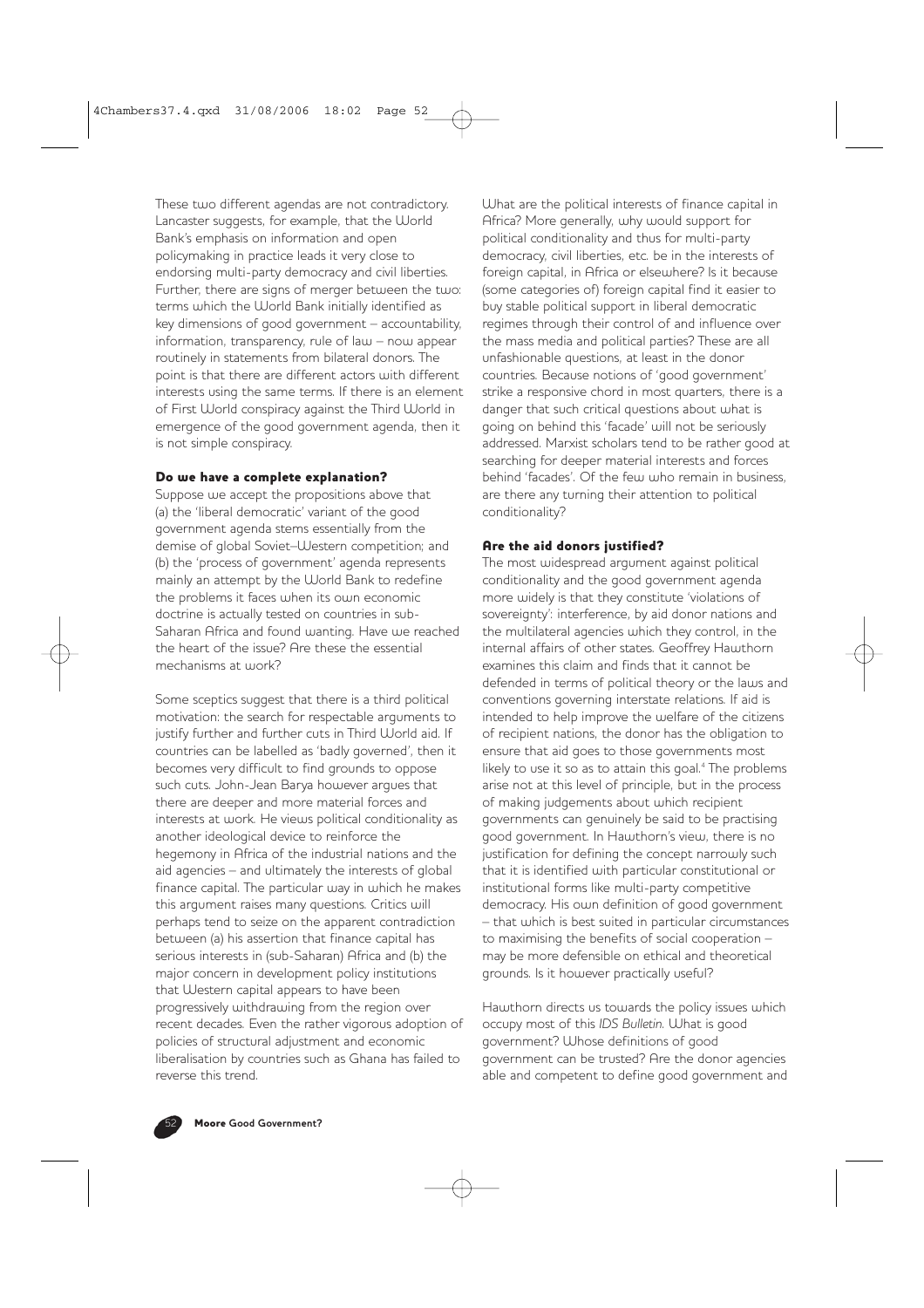to implement policies to encourage it? The emphasis of several of the articles is on what academics sometimes term the contrast between intentions and outcomes – the kinds of processes summarised in the popular English aphorism: 'The road to Hell is paved with good intentions'. For example, few people would dissent in principle from the spirit or much of the substance of the recent words of the British Minister for Overseas Development on the subject:

By good government, I mean the attitude and conduct of those responsible for administration, right down to grass roots level. Even where these are right, the best plan of action and the highestminded intentions will fail if those who implement them are not equal to the task. So training is vital. Respect for the rights of the individual is indispensable to good government. Mutual trust must be established between those in government and the governed.

This means accountability and transparency in the decision-making process. It means political pluralism with free and fair elections. It means the rule of law and freedom of expression. It means far less spending on military hardware and warmaking and much more on primary schools and healthcare. It means fighting the cancers of graft and nepotism.<sup>5</sup>

To translate these principles and attitudes into effective action however proves to be problematic in several major respects.

One major question is whether the vision of good government being promoted is the right one. John Healey, Richard Ketley and Mark Robinson jointly address the question of the link between democracy and economic policy. It is implicit in the 'liberal democratic' variant of the good government agenda that democratically elected governments will make and implement better economic policy decisions. Is this likely to be so in sub-Saharan Africa? The evidence is unclear and ambiguous. One certainly cannot reject the possibility, but should not have high expectations. Many other factors also affect the quality of economic decision-making.

My own contribution is an examination of the World Bank's position paper (*Governance and Development* 1992), which is explicitly focused on those dimensions

of governance impinging most directly on economic performance. Because this position paper is based on considerable experience and research, it generally avoids the simplistic and erroneous assertions sometimes emanating from the foreign ministries of bilateral aid donors. The World Bank is increasingly likely to set the agenda of practical research and experimentation in the field. But it will hopefully modify its own ideas considerably in the process. Some of its key ideas, notably 'accountability', are instinctively appealing but provide very limited practical guidance to dealing with the real world. The Bank's treatment of law reveals a strong Western and, more especially, American bias. The authors of *Governance and Development* seemed surprisingly uninterested in learning about the kind of governance practised in countries which have been economically successful in recent decades, notably those of East Asia. Overall, the Bank's position is a mixture of informed good sense and Western (liberal) ideological bias. It is useful in parts and misleading or inadequate in others. It does not provide a good guide to good government generally.

Mike Faber makes a similar case when looking at the recent guidelines on the treatment of foreign direct investors emanating from the international financial institutions in Washington. Such guidelines are important, for they constitute some of the most precise and direct signals available to Third World governments on what they should be doing to attract foreign investment. Yet the guidelines are formalistic and legalistic, and make no mention of the wide range of governance issues which actually shape the decisions of potential foreign investors. Are the arbiters of what constitutes good government competent to bear the heavy burden that they have chosen to assume?

Mark Robinson asks the same question in relation to the practice of political conditionality. The validity of arguments in its favour depend in large part on the aid donors having the capacity to implement conditionality intelligently and effectively. That in turn implies that they should not frequently find that they have lost control of the situation and cease to exercise any kind of influence. Research on economic conditionality indicates that conditions imposed by the donors may often be evaded by recipient governments.<sup>6</sup> There is less experience of political conditionality. However Mark Robinson is able to identify some of the factors that influence whether

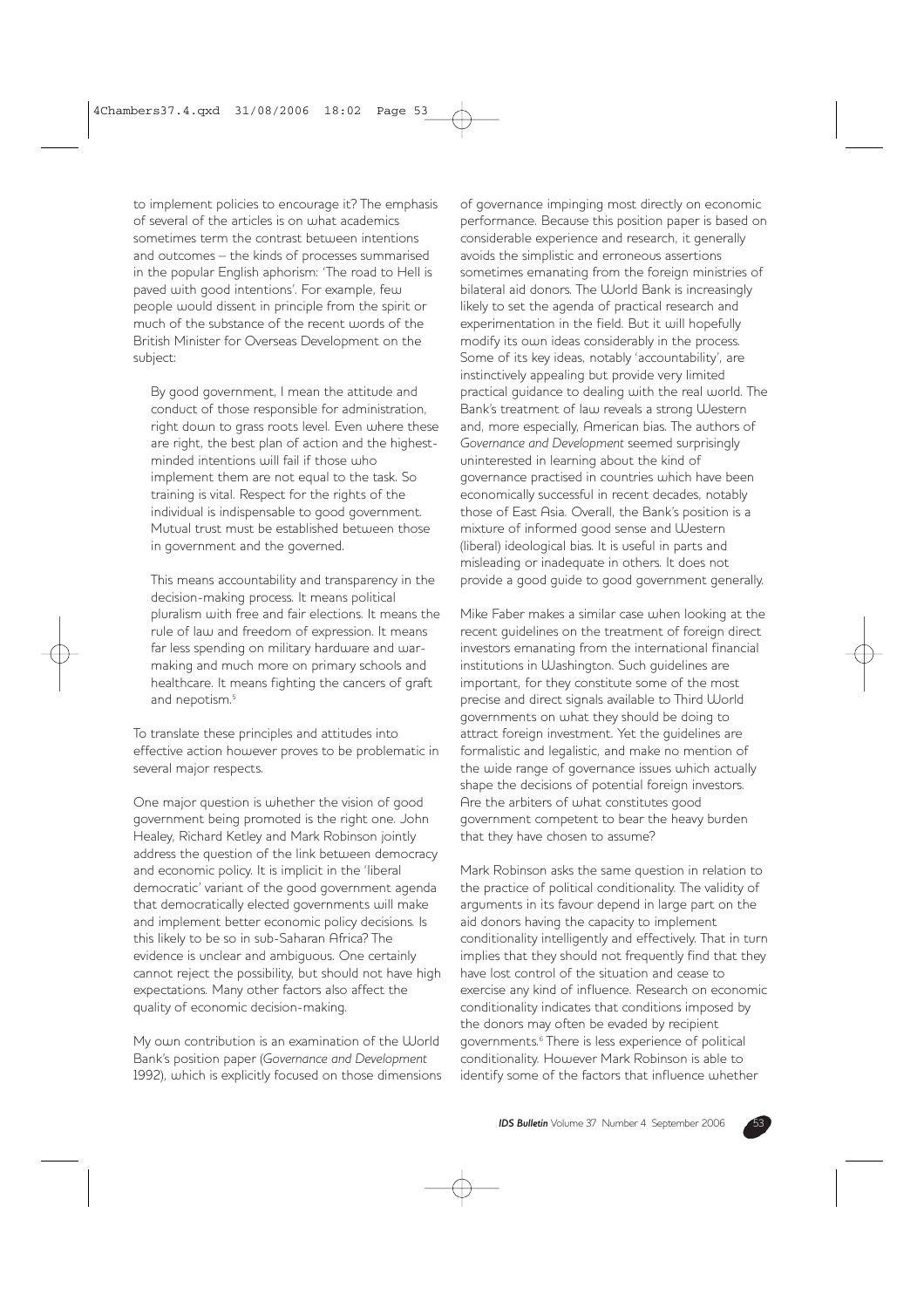it is likely to work, and suggests that it is likely to be effective only under relatively restricted conditions. (Carol Lancaster provides some useful parallel comments on the factors which influence the capacity of the World Bank to raise 'governance' issues with its clients.)

#### Aid for better government?

Although there are reasons to be sceptical and cautious about the good government agenda, relatively few people are likely to oppose or reject it totally. For there is a great deal of bad government around in the world, and the human costs are incalculable, whether they appear to us dramatically in the shape of anarchic chaos and bloodshed in Bosnia and Somalia; more prosaically in the shape of routinised repression and economic mismanagement in Peru, Haiti and Myanmar (Burma); or even more insidiously in the form of decreasing tolerance of open political debate and political dissent by elected governments in some of the industrial nations. If one is to try to make the best of an imperfect world, then there is a case for aid donors to at least supplement political conditionality with aid which is actively targeted on improving governance. Two of the articles focus on how this might be done.

Denis Osborne reviews the range of actions that donors might support, while David Leonard presents the outlines of a specific and highly innovative proposal to strengthen the professional competence of the top civil service in sub-Saharan Africa by establishing *regional* professional cadres to which national civil servants could 'retreat' when under political pressure at home. During these periods of 'retreat' they would broaden their professional experience by working in other countries or in African regional or international organisations. Emerging as it does from Leonard's long experience of researching on public administration in Africa, this proposal constitutes the best example of pragmatic 'lateral thinking' that I have heard on the governance issue.

One of the great attractions of Leonard's scheme is that it could (and should) be run at African regional level by Africans; all that is required of aid donors is modest funding. For this addresses what may be in practice one of the biggest constraints to using aid to promote better governance: the understandable fears of many people in the Third World that 'good government' is a cover for the industrial nations to

exercise more direct political control – a re-colonisation – and advance some interest of their own. Speaking for many people from Africa and other parts of the Third World, John-Jean Barya asserts that:

The new political conditionalities have nothing to do with the desire of Western countries to actually encourage democracy in Africa. For a long time, Western countries supported dictatorship, for instance in Zaire, Liberia, Uganda and Kenya. France distinguished itself in supporting dictators with open military interventions on their behalf against popular opposition.

Barya's first sentence may be incorrect; the world may have changed. Like emissaries of poor countries going to Washington and insisting that they have left recent history behind, and that they now really do *believe* in the free market, the open economy and the price mechanism, the aid donors now perhaps send emissaries to Africa to insist that everything really has changed, that supporting dictators was a mistake for which they are deeply sorry, and that from now on it is democracy and good government that really count. If the Third World remains sceptical and suspicious, one should not be surprised. (And, if those apologies for past support for dictatorship have indeed been tendered, would they not be all the more persuasive and effective if made public?)

The arguments for good government and political conditionality have greater implications for the aid process and for the behaviour of the aid donors themselves than they appear so far to have realised. Denis Osborne raises two of them at the level of design and management of aid: donors should be more *transparent* in their dealings with aid recipients, and aid for good government should, like good government itself, be *pluralist*, i.e. should have 'many small seemingly independent parts'. In the conclusion to his article on the Washington guidelines for attracting foreign direct investment, Mike Faber points out that these guidelines are silent on the ways in which the industrial nations manage both their national economies and the global economy in such a way as to consistently discourage investment in the Third World. The roots of the problems that afflict the South do not lie only in the South. Carol Lancaster points out that the International Monetary Fund (IMF), apparently the most conservative of the

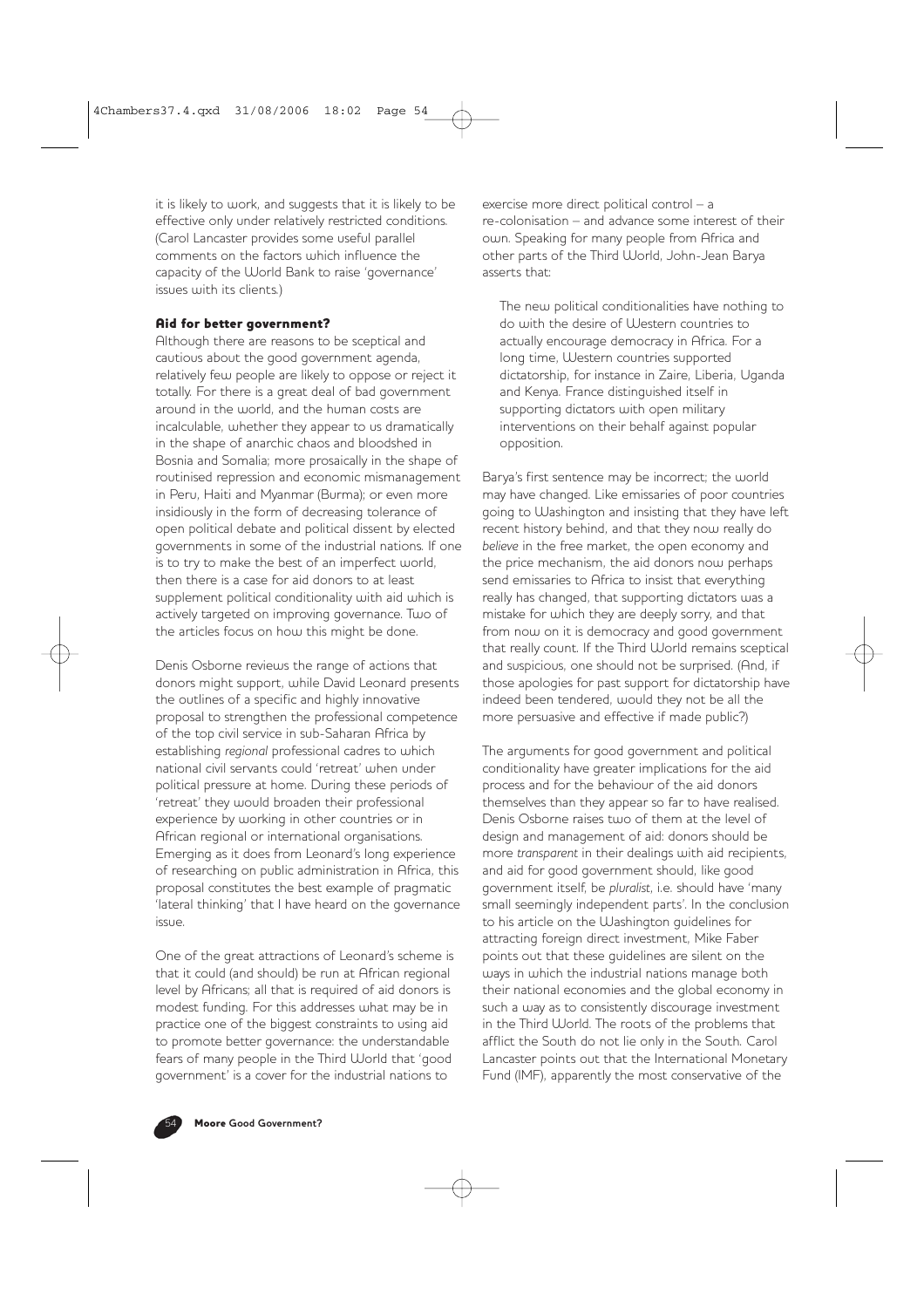international financial institutions, has very recently been quietly enforcing its own (uncomplicated) good government agenda: cuts in military expenditure. The industrial nations that control the IMF presumably approve of this. How much more effective would the policy be, and how much more credible would First World protestations about good government be, if the governments of the advanced countries would support the IMF by putting real constraints on the international arms trade! The aid donors' demands for good government in the Third World will be all the more credible and effective when they display a commitment which extends well beyond the insistence that the recipients do something about this if they do not want to lose their aid.

### Concluding comment: understanding governance

'Good government' has been rushed onto the aid agenda by politicians. Many of the assumptions that underlie it are questionable, and others are plain wrong. We have long known that all the good things identified in the good government agenda – economic growth, electoral democracy, the market economy, respect for human rights, reduced levels of military expenditure and socioeconomic equity – do not typically come in interrelated and mutually selfsustaining packages.*<sup>7</sup>* Development policy is made in the same real world that obliges the British government, for example, to sacrifice some very highly cherished goals of economic policy in the attempt to achieve others.

Now that good government is on the development policy agenda, political scientists are being commissioned and encouraged to work on the practical implications. From a narrow professional viewpoint, the good government agenda is something of a gift from heaven. For the first time in the history of aid, political scientists are believed to have something useful to say about broader, strategic issues.<sup>8</sup> There will no doubt be something of an adverse reaction once those who make development policy realise that most 'good government' issues have long been familiar to political scientists and theorists,<sup>9</sup> and that few sudden breakthroughs in knowledge are likely. Even so, political scientists can anticipate more attention in the future than in the past. Those who welcome this attention will be obliged to overcome their professional inclination to stop when they have described and analysed, and be willing to prescribe. The implied responsibilities are very heavy. Many colleagues will not wish to accept them. Those that do may consider looking again at *The Prince*. It is four and a half centuries since Machiavelli wrote this do-it-yourself guide to effective statecraft. No significant attempt has been made to update it, or to advise rulers how to govern well in the interests of their citizens as well as in the interests of themselves and their dynasties. If anyone believes that they could contribute to such a project in relation to contemporary developing countries, I and my colleagues at the Institute of Development Studies (IDS) would be pleased to hear from them.

#### Notes

- 1 I am grateful to my colleague Gordon White for help in launching this *IDS Bulletin* and to Denis Osborne for providing the material on which 'The Emergence of the "Good Government" Agenda: Some Milestones' is based.
- 2 Various donors have at different times used aid as a lever against human rights abuses.
- 3 And also the European Bank of Reconstruction and Development, which was established by these same bilateral donors *after* the 'collapse' of the Soviet Bloc and the emergence of the good government agenda.
- 4 The case in principle for *banks* to be concerned with the governance practices of their borrowers (who are generally national governments in the case of the World Bank institutions and the IMF) appears to be even stronger: on simple banking

principles, lenders could be said to have a clear obligation to ensure that their borrowers are well managed, and thus likely to be in a position to service their loans. More extended conceptions of bankers' roles might indicate a positive duty to help clients improve their management (governance).

- 5 Speech to the Commonwealth Press Union Conference in Edinburgh, 22 June 1992.
- 6 See P. Mosley, J. Harrington and J. Toye (1991) *Aid and Power: The World Bank and Policy-Based Lending*, Routledge (2 vols).
- 7 See, for example, A. Sen, 'Public Action and the Quality of Life in Developing Countries', *Oxford Bulletin of Economics and Statistics* (November 1980).
- 8 As opposed, for example, to advising on counterinsurgency strategy or on issues of public administration.